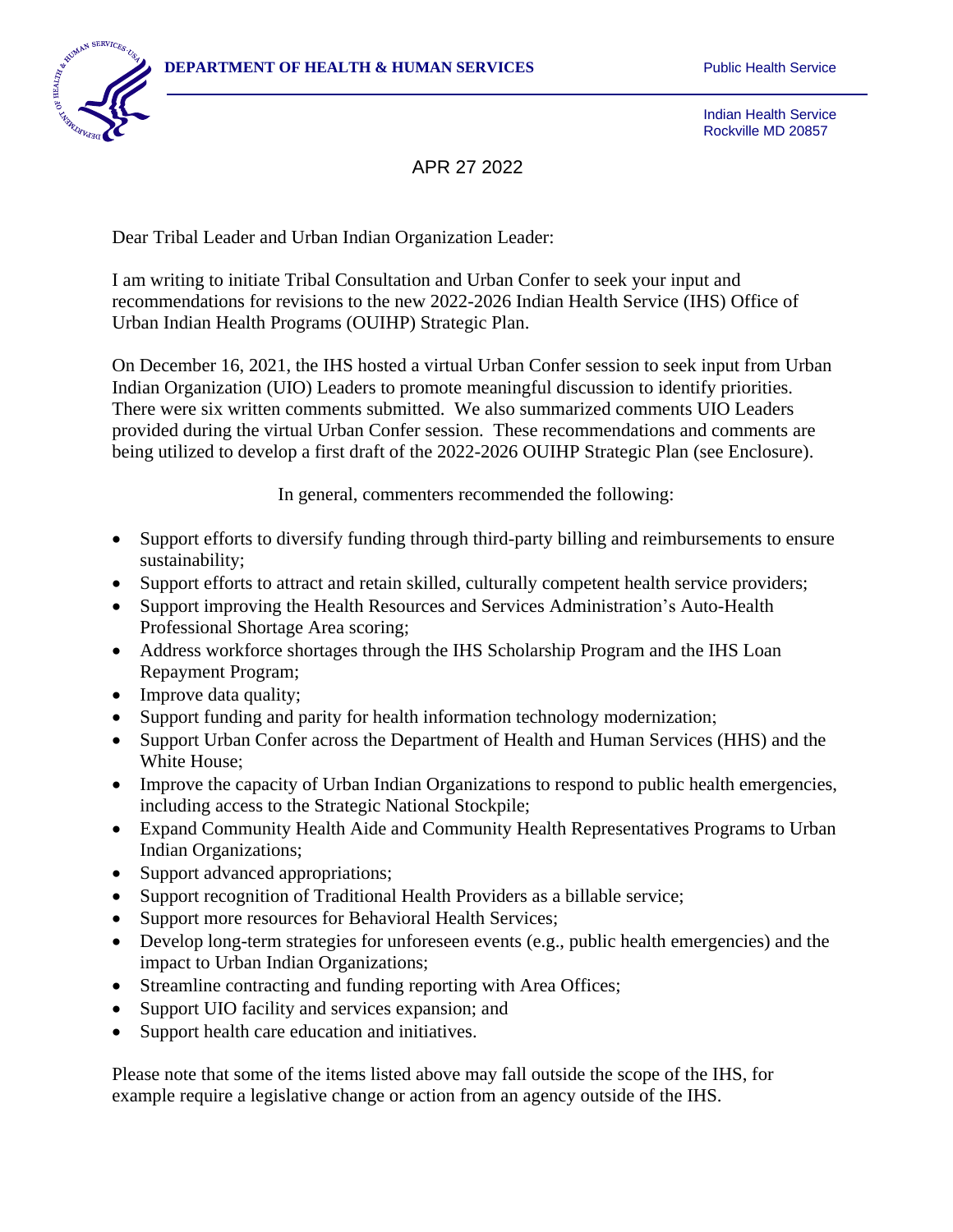Page 2 – Tribal Leader and Urban Indian Organization Leader

As a next step, the IHS will host Tribal Consultation and Urban Confer sessions to develop a second draft of the Strategic Plan.

**TRIBAL CONSULTATION AND URBAN CONFER SESSIONS (VIRTUAL)**: Please register and join us for the Tribal Consultation and Urban Confer sessions that follow:

| <b>VIRTUAL URBAN CONFER SESSION</b>                          |                                                                |
|--------------------------------------------------------------|----------------------------------------------------------------|
| <b>OFFICE OF URBAN INDIAN HEALTH PROGRAMS STRATEGIC PLAN</b> |                                                                |
| DATE:                                                        | Friday, April 29, 2022                                         |
| TIME:                                                        | 2:00 p.m. - 3:30 p.m. Eastern Time                             |
| <b>REGISTRATION</b>                                          | https://ihs-                                                   |
| LINK:                                                        | gov.zoomgov.com/meeting/register/vJIsdeCqrDooH43xPy8e6Jq3aHoVc |
|                                                              | ZCb6nk                                                         |

| <b>VIRTUAL TRIBAL CONSULTATION SESSION</b>                   |  |
|--------------------------------------------------------------|--|
| <b>OFFICE OF URBAN INDIAN HEALTH PROGRAMS STRATEGIC PLAN</b> |  |
| Monday, May 2, 2022                                          |  |
| 2:00 p.m. - 3:30 p.m. Eastern Time                           |  |
| https://ihs-                                                 |  |
| gov.zoomgov.com/meeting/register/vJIsfuigpjMsHX7sDR0cwcyIC-  |  |
| i9AIZtC 8                                                    |  |
|                                                              |  |

**WRITTEN COMMENTS AND RECOMMENDATIONS:** I would also like to encourage Tribal Leaders and Urban Indian Organization Leaders to e-mail your comments and recommendations by the Consultation and Confer comment deadline of **Friday, May 20, 2022.**

• **Please e-mail your comments to**: **[consultation@ihs.gov](mailto:consultation@ihs.gov);** or **[urbanconfer@ihs.gov](mailto:consultation@ihs.gov)[;](mailto:urbanconfer@ihs.gov;) SUBJECT LINE**: **2022-2026 OUIHP Strategic Plan**.